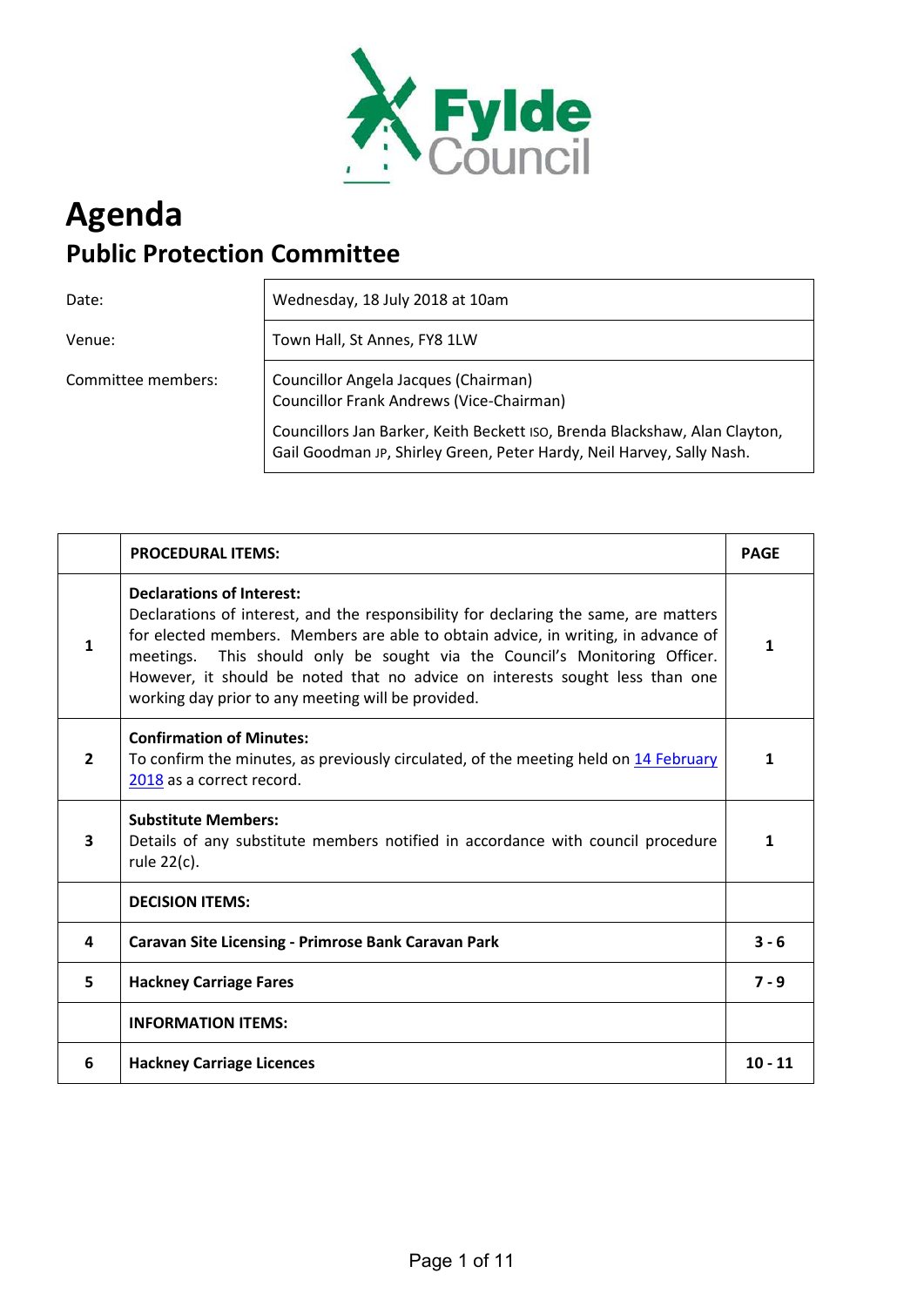Contact: Sharon Wadsworth - Telephone: (01253) 658546 - Email: democracy@fylde.gov.uk

The code of conduct for members can be found in the council's constitution at

<http://fylde.cmis.uk.com/fylde/DocumentsandInformation/PublicDocumentsandInformation.aspx>

# **© Fylde Borough Council copyright 2018**

You may re-use this document/publication (not including logos) free of charge in any format or medium. You must re-use it accurately and not in a misleading context. The material must be acknowledged as Fylde Borough Council copyright and you must give the

title of the source document/publication.

Where we have identified any third party copyright material you will need to obtain permission from the copyright holders concerned.

This document/publication is also available on our website at [www.fylde.gov.uk](http://www.fylde.gov.uk/) 

Any enquiries regarding this document/publication should be sent to us at the Town Hall, St Annes Road West, St Annes FY8 1LW, or to [listening@fylde.gov.uk.](mailto:listening@fylde.gov.uk)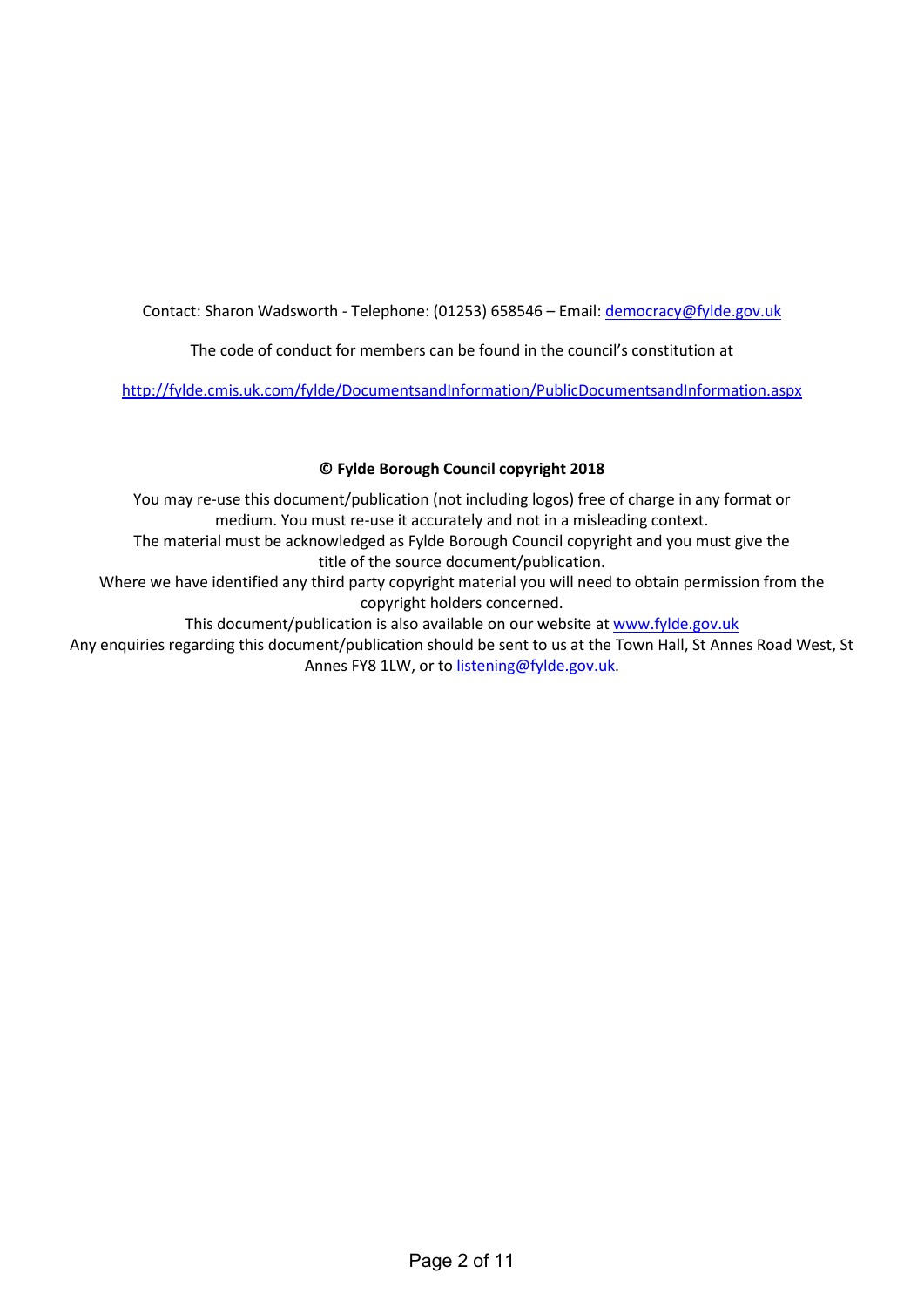

# **DECISION ITEM**

| <b>REPORT OF</b>                                          | <b>MEETING</b>                     | <b>DATE</b>         | <b>ITEM</b><br><b>NO</b> |  |
|-----------------------------------------------------------|------------------------------------|---------------------|--------------------------|--|
| <b>RESOURCES DIRECTORATE</b>                              | <b>PUBLIC PROTECTION COMMITTEE</b> | <b>18 JULY 2018</b> |                          |  |
| <b>CARAVAN SITE LICENSING- PRIMROSE BANK CARAVAN PARK</b> |                                    |                     |                          |  |

## **PUBLIC ITEM**

This item is for consideration in the public part of the meeting.

#### **SUMMARY**

At the last Public Protection Committee meeting Member's proposed to include an additional site licence condition, for the site licence owner to maintain a register of an owners/occupiers of individual caravan's names and to provide evidence of their main home address. The site owner wishes to make representation to the wording of the condition and has offered an alternative.

#### **RECOMMENDATION**

1. To consider the wording of the additional condition of the site licence, relating to maintenance of a register and proof of evidence of individual caravan owners/occupiers main home address, taking into consideration the site owners' proposal.

#### **SUMMARY OF PREVIOUS DECISIONS**

The matter was initially discussed at the Committee meeting in February 2018, Members resolved to allow the site to operate all year holiday use and "to include the additional conditions to the site licence and to offer the licence holder the opportunity to make representations. The additional condition put to the license holder is-

- I. "Static holiday caravans shall be occupied for holiday purposes only and not as a person's permanent, sole or main place of residence".
- II. "The owners/operators of the caravan site shall maintain a register of all names of all owners/occupiers of individual caravans and evidence proof of their main home address, and shall make this information available at all reasonable times to the Local Authority".

<span id="page-2-0"></span>

| <b>CORPORATE PRIORITIES</b>                                                                         |  |
|-----------------------------------------------------------------------------------------------------|--|
| Spending your money in the most efficient way to achieve excellent services (Value for Money)       |  |
| Delivering the services that customers expect of an excellent council (Clean and Green)             |  |
| Working with all partners (Vibrant Economy)                                                         |  |
| To make sure Fylde continues to be one of the most desirable places to live (A Great Place to Live) |  |
| Promoting Fylde as a great destination to visit (A Great Place to Visit)                            |  |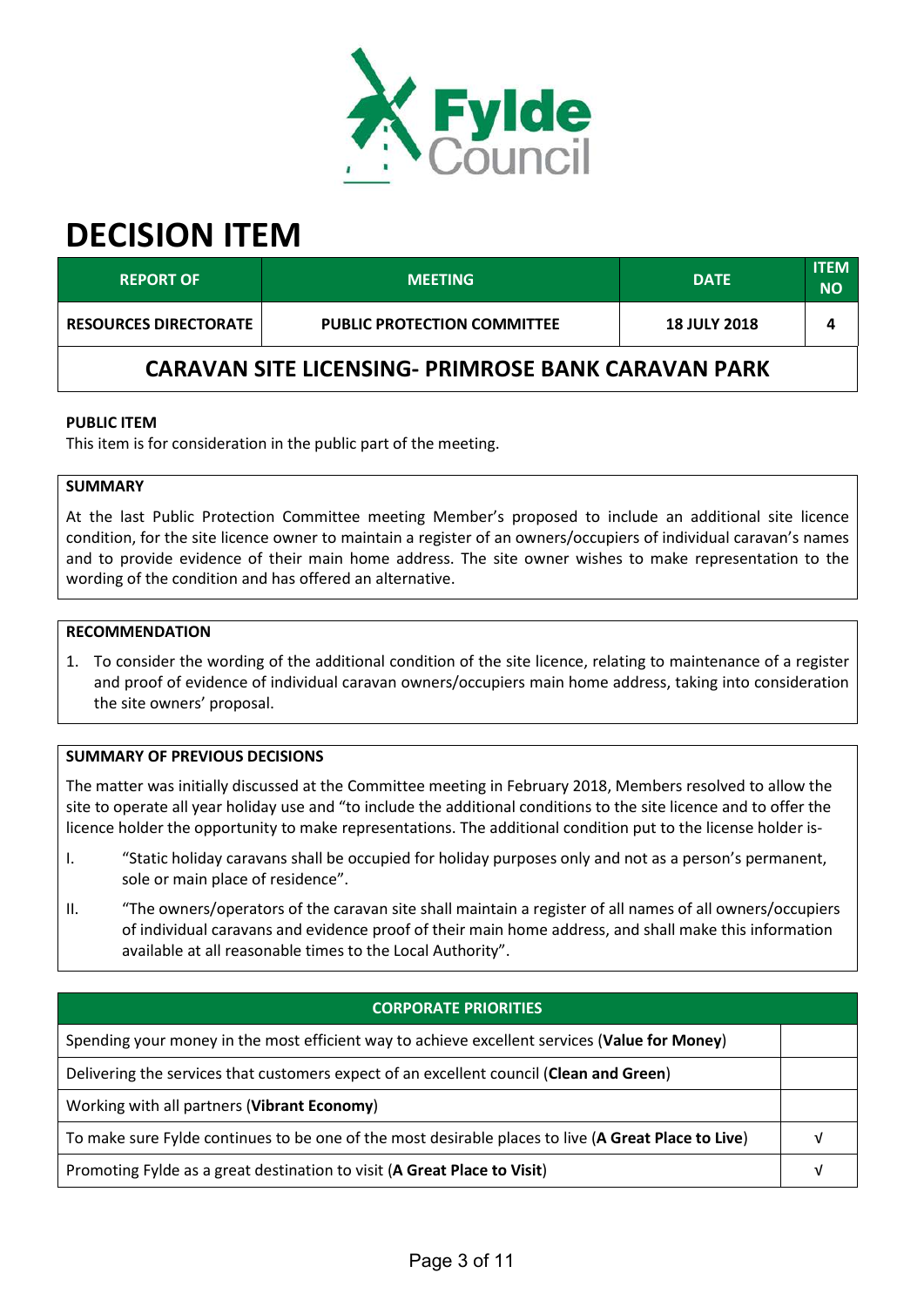# **REPORT**

- 1. An application was received on 20<sup>th</sup> November 2017 from the site operator Pure Leisure of Primrose Bank Caravan Park, High Moor Farm, Singleton Road, Weeton, Lancashire, PR4 3JJ.
- 2. The applicant is seeking to amend the site licence to allow all year round holiday use.
- 3. On the 14<sup>th</sup> February 2018, Members of the Public Protection Committee resolved to amend Condition 2 of the Site Licence to allow all year holiday round use.
- 4. The Committee where minded to include additional conditions to the site licence and offer the licence holder the opportunity to make representations. The additional conditions state-
	- I. "Static holiday caravans shall be occupied for holiday purposes only and not as a person's permanent, sole or main place of residence".
	- II. "The owners/operators of the caravan site shall maintain a register of all names of all owners/occupiers of individual caravans and evidence proof of their main home address, and shall make this information available at all reasonable times to the Local Authority".
- 5. Following consultation with Pure Leisure concerning the proposed additional conditions, they responded<sup>[1](#page-2-0)</sup>, that the wording for the site licence is ok except it may be better to change the reading of point II to read the following "The owners/operators of the caravan site shall maintain a register of names and address of all owners/occupiers of individual caravans and, on request from an authorised officer from Fylde Borough Council, provide proof of this address. Otherwise, we would spend an awful lot of time gathering evidence from all owners which would not be used".

| <b>IMPLICATIONS</b>                     |                                        |  |
|-----------------------------------------|----------------------------------------|--|
| Finance                                 | None arising directly from the report. |  |
| Legal                                   | None arising directly from the report. |  |
| <b>Community Safety</b>                 | None arising directly from the report. |  |
| Human Rights and Equalities             | None arising directly from the report. |  |
| Sustainability and Environmental Impact | None arising directly from the report. |  |
| Health & Safety and Risk Management     | None arising directly from the report. |  |

| <b>LEAD AUTHOR</b> | <b>CONTACT DETAILS</b>                        | <b>DATE</b>     |
|--------------------|-----------------------------------------------|-----------------|
| Michael Duck       | Michael.duck@fylde.gov.uk<br>Tel 01253 658620 | $5th$ July 2018 |

| <b>BACKGROUND PAPERS</b>         |                 |                                                                      |  |
|----------------------------------|-----------------|----------------------------------------------------------------------|--|
| Name of document                 | Date            | Where available for inspection                                       |  |
| Primrose Bank File               | $5th$ July 2018 | Chaseley Building, 1 <sup>st</sup> Floor, Room F21                   |  |
| <b>Public Protection Minutes</b> | 14/2/18         | Minutes of Public Protection Committee Meeting 14th<br>February 2018 |  |

Attached documents

Appendix 1- Pure Leisure's response to additional conditions

 $\overline{a}$  $<sup>1</sup>$  Appendix 1- Pure Leisure's response to additional conditions</sup>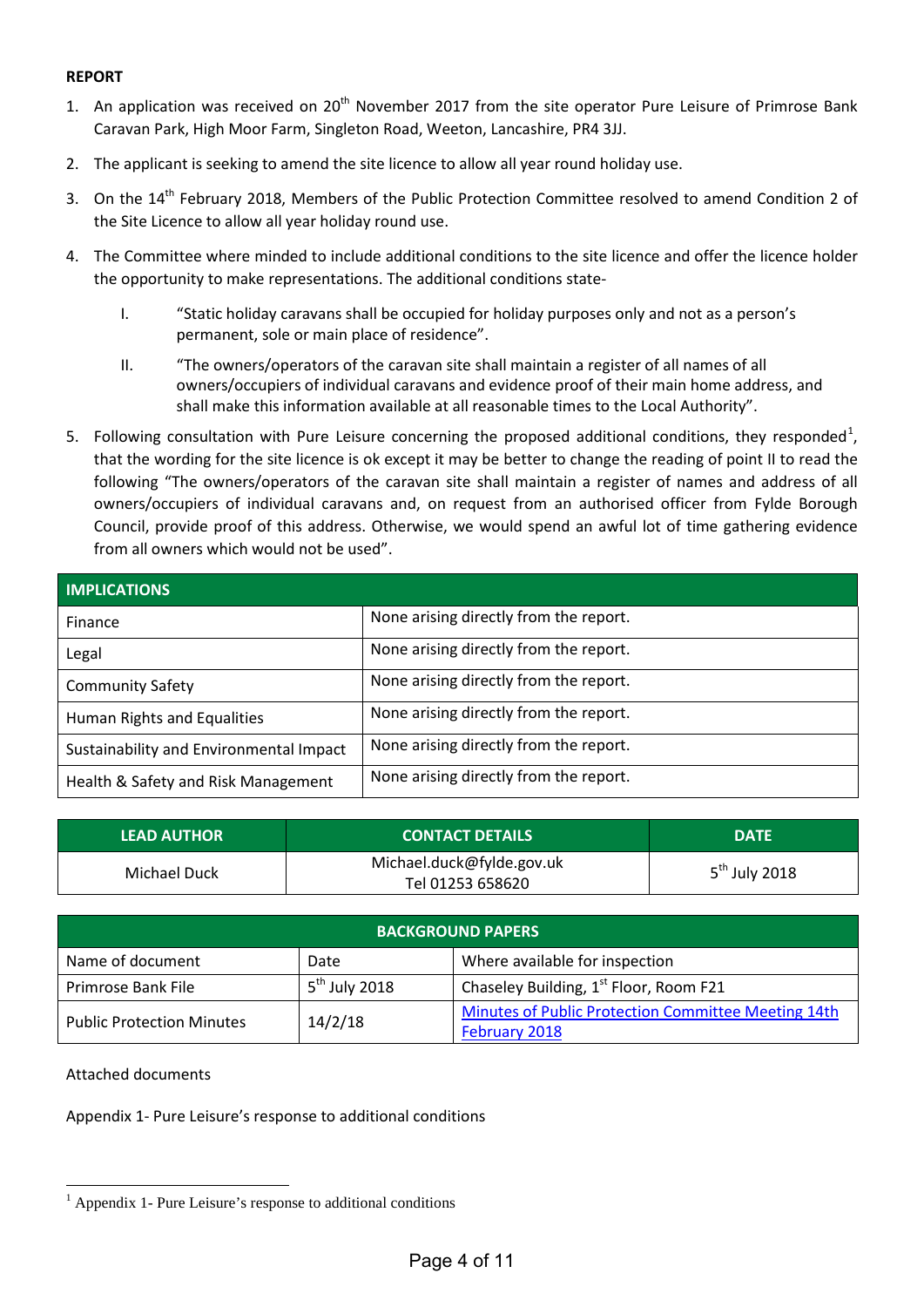#### **Item 4 – Appendix 1**

From: Peter Lord <Peter.Lord@xxxxxx.com>

Sent: 26 February 2018 11:56

To: Michael Duck

Subject:RE: Primrose Bank Caravan Park

Hi Micky

The wording is ok for the site licence except that it may be better to change 3 (ii) to read "The owner/operators of the caravan site shall maintain a register of names and address of all owners/occupiers of individual caravans and, on request from an authorised officer from Fylde Borough Council, proof of this address."

Otherwise, we would spend an awful lot of time gathering evidence from all the owners which would not be used.

Hope this is ok.

Thanks and regards

Peter

From: Michael Duck [mailto:michael.duck@fylde.gov.uk]

Sent: 16 February 2018 16:02

To: Peter Lord

Subject: RE: Primrose Bank Caravan Park

Hi Peter,

I'm writing with reference to Public Protection Committee which took place on Wednesday 14th February 2018. The Public Protection Committee resolved to:

1. To amend Condition 1 of the holiday site licence to increase the total number of holiday caravans to fifty-seven (57) in total.

2. To amend Condition 2 of the site licence to allow all year round holiday use.

3. To notify the licence holder that the Committee is minded to include the additional conditions to the site licence and to offer the licence holder the opportunity to make representations.

i. "Static holiday caravans shall be occupied for holiday purposes only and not as a person's permanent, sole of main place of residence".

ii. "The owner/operators of the caravan site shall maintain a register of names of all owner/occupiers of individual caravans and evidence of proof of their main home address, and shall make this information available at all reasonable times to the local authority".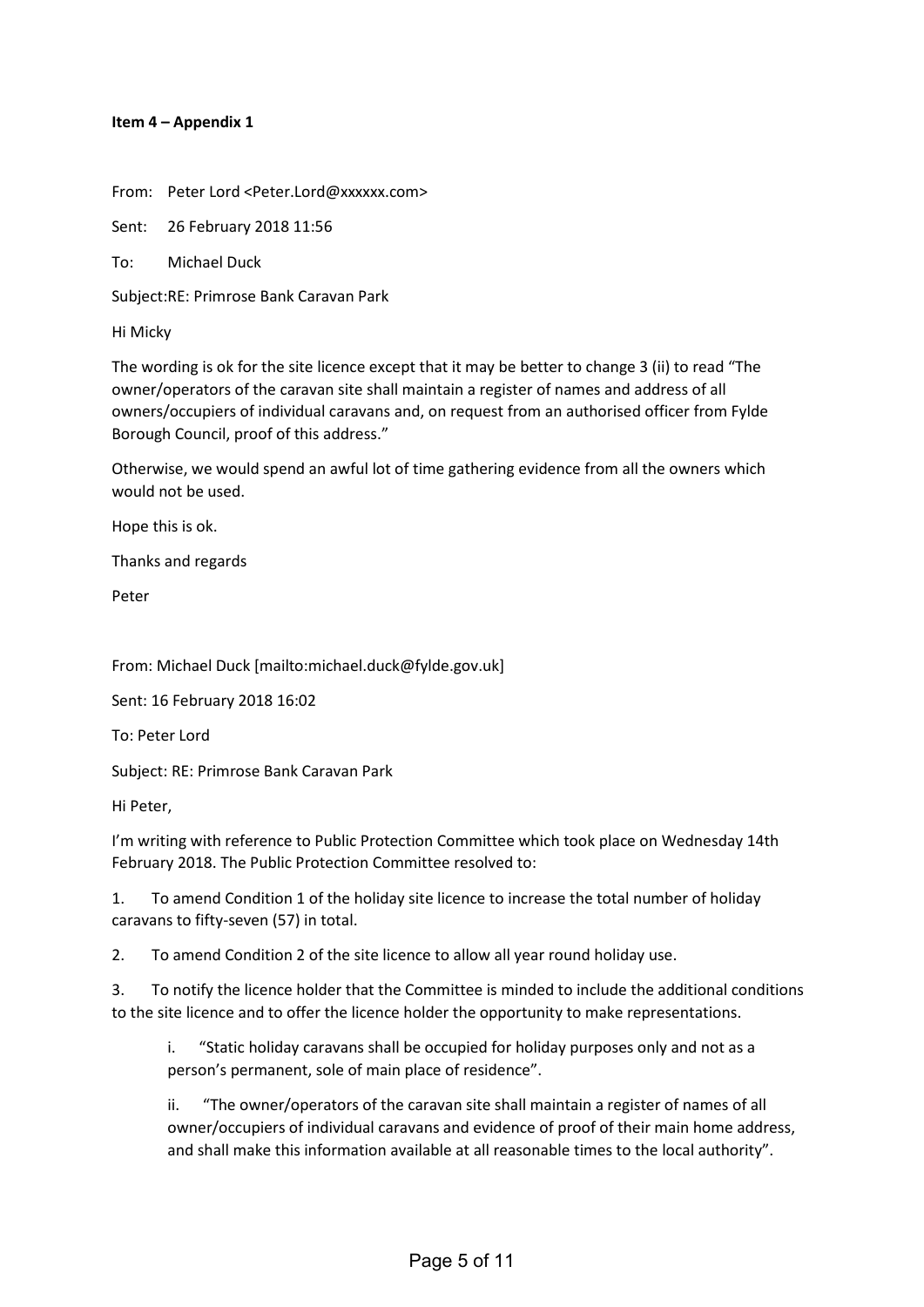I would ask that you confirm that you are happy with point 3 above and if so I will make the necessary arrangements.

Many thanks and I look forward to hearing from you.

Micky Michael Duck Senior EHO - Commercial Team Fylde Borough Council DDI:01253 658620 Main:01253 658658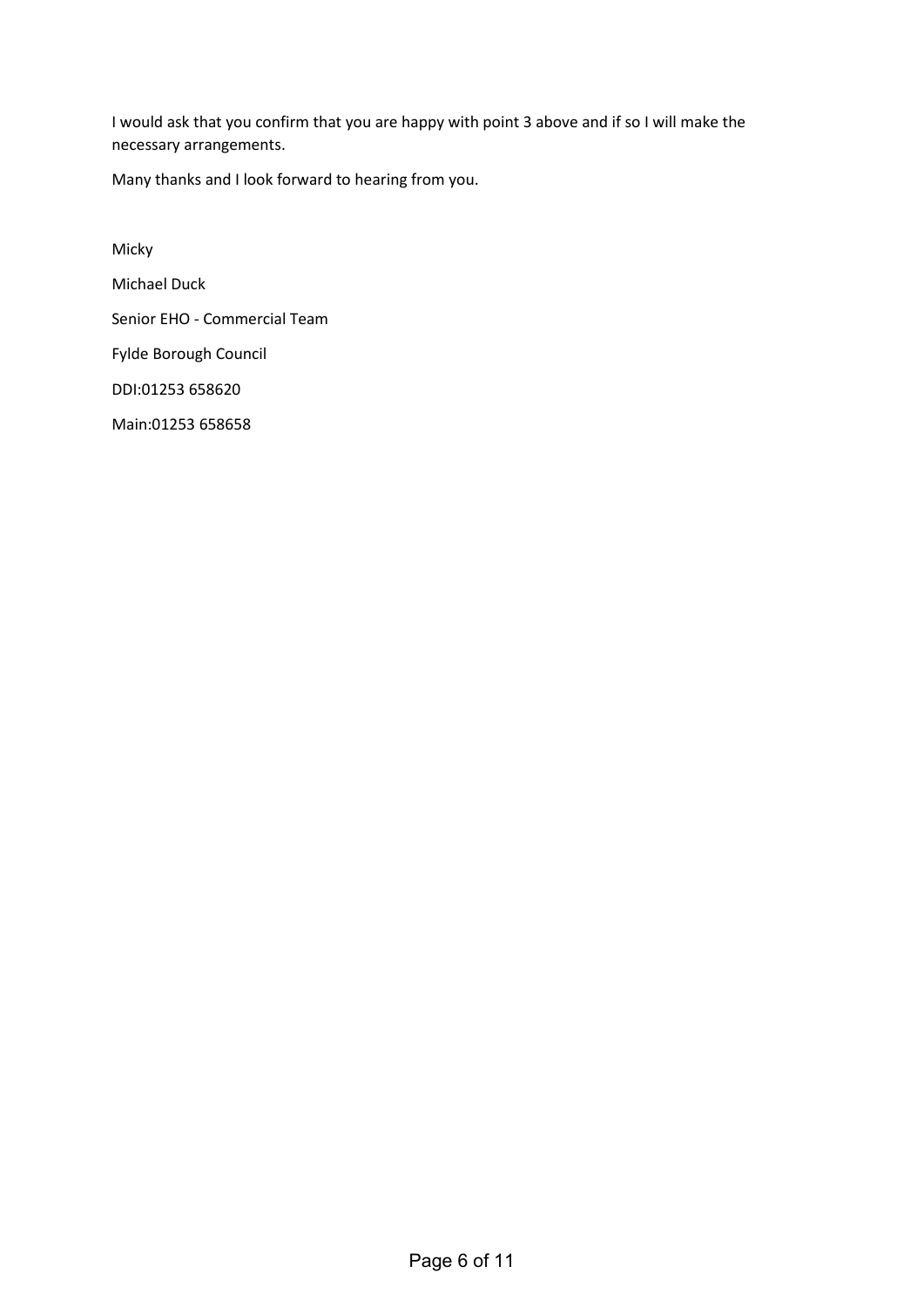

# **DECISION ITEM**

| <b>REPORT OF</b>              | <b>MEETING</b>                     | <b>DATE</b>         | <b>ITEM</b><br><b>NO</b> |  |
|-------------------------------|------------------------------------|---------------------|--------------------------|--|
| <b>RESOURCES DIRECTORATE</b>  | <b>PUBLIC PROTECTION COMMITTEE</b> | <b>18 JULY 2018</b> |                          |  |
| <b>HACKNEY CARRIAGE FARES</b> |                                    |                     |                          |  |

#### **PUBLIC ITEM**

This item is for consideration in the public part of the meeting.

## **SUMMARY**

A request has been received from Whitesides Taxis seeking an increase in the level of hackney carriage fares. The national average increase in the level of fares has been ascertained and the Committee will be requested to consider the request.

## **RECOMMENDATION**

That the Committee considers the report and determines the request to increase the level of fares.

## **SUMMARY OF PREVIOUS DECISIONS**

11/12/2017 – Public Protection Committe[e resolved](https://fylde.cmis.uk.com/Fylde/Document.ashx?czJKcaeAi5tUFL1DTL2UE4zNRBcoShgo=aCG%2fRBfLkMVnyRpj50i34tIYNskY9dctSDJsFrN%2fviboy6P4CcDoyw%3d%3d&rUzwRPf%2bZ3zd4E7Ikn8Lyw%3d%3d=pwRE6AGJFLDNlh225F5QMaQWCtPHwdhUfCZ%2fLUQzgA2uL5jNRG4jdQ%3d%3d&mCTIbCubSFfXsDGW9IXnlg%3d%3d=hFflUdN3100%3d&kCx1AnS9%2fpWZQ40DXFvdEw%3d%3d=hFflUdN3100%3d&uJovDxwdjMPoYv%2bAJvYtyA%3d%3d=ctNJFf55vVA%3d&FgPlIEJYlotS%2bYGoBi5olA%3d%3d=NHdURQburHA%3d&d9Qjj0ag1Pd993jsyOJqFvmyB7X0CSQK=ctNJFf55vVA%3d&WGewmoAfeNR9xqBux0r1Q8Za60lavYmz=ctNJFf55vVA%3d&WGewmoAfeNQ16B2MHuCpMRKZMwaG1PaO=ctNJFf55vVA%3d) to:

1) Increase the level of fares by 4.6% as detailed within the report.

2) Increase the cost of extras from 20p to 40p.

3) For journeys where between 5 & 8 passengers are being conveyed, the drive may charge 1.5 times the metered fare.

4) Increase the soiling charge from £40 to £60.

17/10/16 – Council resolved to "Delegate to the Public Protection Committee responsibility for determining increases in the level of Hackney Carriage Fares".

20/7/16 - Public Protection Committee considered a request for a fare increase and resolved to "Refuse the request for an increase in level of hackney carriage fares as being inappropriate"

27/11/13 – Portfolio Holder Decision to approve the following:

- (i) Tariff 1 and 2 fares be increased by 1 per cent.
- (ii) 60 pence be added to every hiring between 0200 and 0600.
- (iii) Taxi operators be requested to display clearly in their vehicles any meter reduction due to discounts

16/7/12 – Portfolio Holder Decision, "In reviewing fares the Portfolio Holder felt that particular regard should be given to the needs of the travelling public, with reference both to what it is reasonable to expect people to pay and to the need to give drivers sufficient incentive to provide a service when it is needed. Therefore the Portfolio Holder approved the requested increase in the hackney carriage fares of 2.5%, as recommended by the [Public Protection Committee.](https://fylde.cmis.uk.com/Fylde/Document.ashx?czJKcaeAi5tUFL1DTL2UE4zNRBcoShgo=IvIL59LL%2b3dczyi1hsSy1eCy0xe28HD6Gb%2brs0DZ103XFNkEmwVt4A%3d%3d&rUzwRPf%2bZ3zd4E7Ikn8Lyw%3d%3d=pwRE6AGJFLDNlh225F5QMaQWCtPHwdhUfCZ%2fLUQzgA2uL5jNRG4jdQ%3d%3d&mCTIbCubSFfXsDGW9IXnlg%3d%3d=hFflUdN3100%3d&kCx1AnS9%2fpWZQ40DXFvdEw%3d%3d=hFflUdN3100%3d&uJovDxwdjMPoYv%2bAJvYtyA%3d%3d=ctNJFf55vVA%3d&FgPlIEJYlotS%2bYGoBi5olA%3d%3d=NHdURQburHA%3d&d9Qjj0ag1Pd993jsyOJqFvmyB7X0CSQK=ctNJFf55vVA%3d&WGewmoAfeNR9xqBux0r1Q8Za60lavYmz=ctNJFf55vVA%3d&WGewmoAfeNQ16B2MHuCpMRKZMwaG1PaO=ctNJFf55vVA%3d)"

6/4/11 – Portfolio Holder Decision, "That the portfolio holder approved the following recommendations of the Public Protection Committee and determines the request: In view of very significant rises in fuel and other costs involved in running and maintaining hackney carriages, that hackney carriage fares be increased by 7.5%, and that further surcharges of 20p be allowed if the price of diesel reaches trigger levels of £1.50 and £1.75 per litre."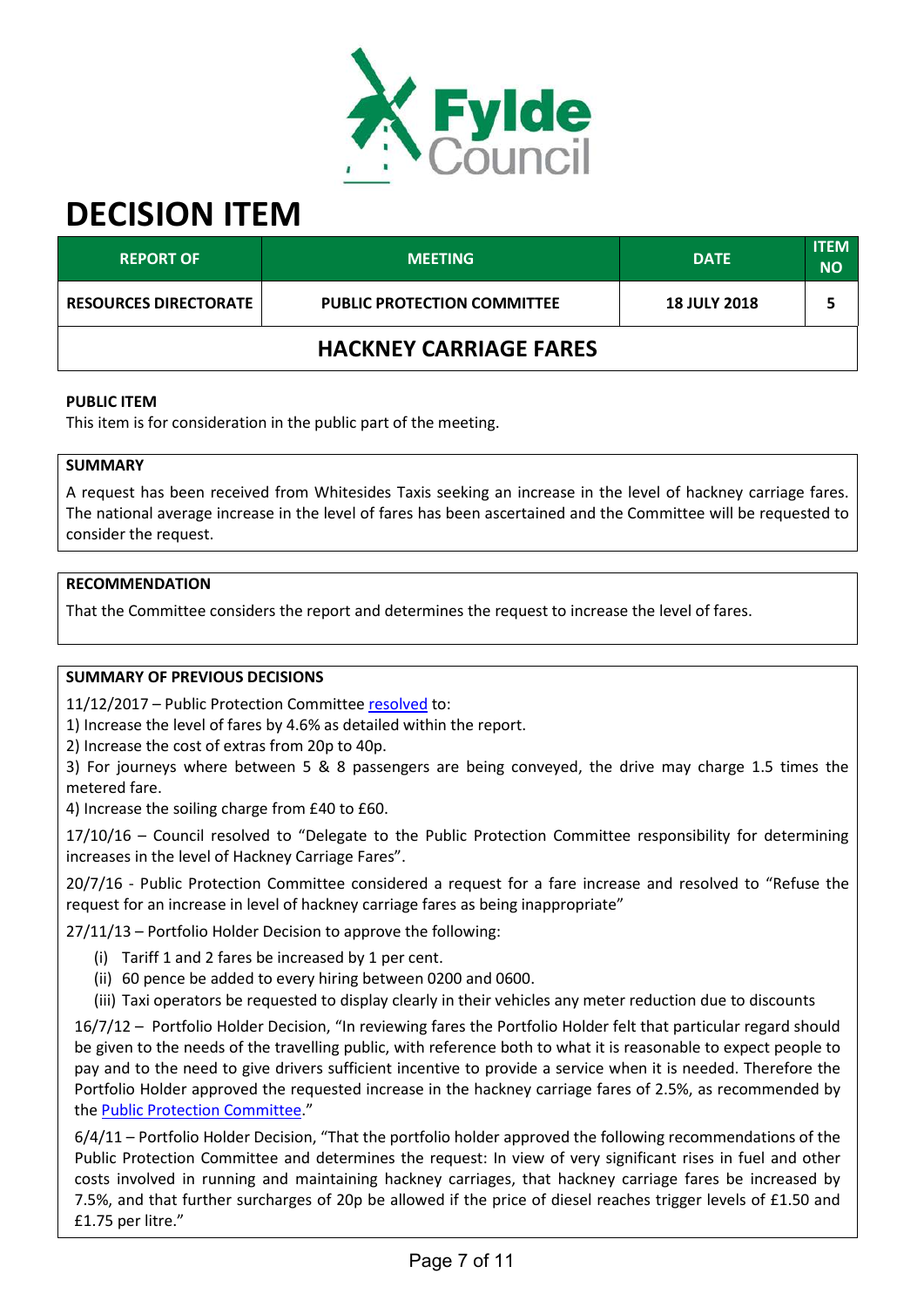16/4/2009 – Portfolio Holder Decision, "The Portfolio Holder considered the recommendations of the [Public](https://fylde.cmis.uk.com/Fylde/Document.ashx?czJKcaeAi5tUFL1DTL2UE4zNRBcoShgo=K1SZxd0rvHPAfVAuK24OaiiS4o9eHICcSPxiJYD2pvQutaKtP1CrSA%3d%3d&rUzwRPf%2bZ3zd4E7Ikn8Lyw%3d%3d=pwRE6AGJFLDNlh225F5QMaQWCtPHwdhUfCZ%2fLUQzgA2uL5jNRG4jdQ%3d%3d&mCTIbCubSFfXsDGW9IXnlg%3d%3d=hFflUdN3100%3d&kCx1AnS9%2fpWZQ40DXFvdEw%3d%3d=hFflUdN3100%3d&uJovDxwdjMPoYv%2bAJvYtyA%3d%3d=ctNJFf55vVA%3d&FgPlIEJYlotS%2bYGoBi5olA%3d%3d=NHdURQburHA%3d&d9Qjj0ag1Pd993jsyOJqFvmyB7X0CSQK=ctNJFf55vVA%3d&WGewmoAfeNR9xqBux0r1Q8Za60lavYmz=ctNJFf55vVA%3d&WGewmoAfeNQ16B2MHuCpMRKZMwaG1PaO=ctNJFf55vVA%3d)  [Protection Committee](https://fylde.cmis.uk.com/Fylde/Document.ashx?czJKcaeAi5tUFL1DTL2UE4zNRBcoShgo=K1SZxd0rvHPAfVAuK24OaiiS4o9eHICcSPxiJYD2pvQutaKtP1CrSA%3d%3d&rUzwRPf%2bZ3zd4E7Ikn8Lyw%3d%3d=pwRE6AGJFLDNlh225F5QMaQWCtPHwdhUfCZ%2fLUQzgA2uL5jNRG4jdQ%3d%3d&mCTIbCubSFfXsDGW9IXnlg%3d%3d=hFflUdN3100%3d&kCx1AnS9%2fpWZQ40DXFvdEw%3d%3d=hFflUdN3100%3d&uJovDxwdjMPoYv%2bAJvYtyA%3d%3d=ctNJFf55vVA%3d&FgPlIEJYlotS%2bYGoBi5olA%3d%3d=NHdURQburHA%3d&d9Qjj0ag1Pd993jsyOJqFvmyB7X0CSQK=ctNJFf55vVA%3d&WGewmoAfeNR9xqBux0r1Q8Za60lavYmz=ctNJFf55vVA%3d&WGewmoAfeNQ16B2MHuCpMRKZMwaG1PaO=ctNJFf55vVA%3d) and approved the recommendations contained within the report."

7/12/2007 – Portfolio Holder Decision, "The Portfolio Holder considered the report and the recommendations of the [Public Protection Committee](https://fylde.cmis.uk.com/fylde/MeetingsCalendar/tabid/70/ctl/ViewMeetingPublic/mid/397/Meeting/681/Committee/35/Default.aspx) and determines the requests.

| <b>CORPORATE PRIORITIES</b>                                                                         |  |
|-----------------------------------------------------------------------------------------------------|--|
| Spending your money in the most efficient way to achieve excellent services (Value for Money)       |  |
| Delivering the services that customers expect of an excellent council (Clean and Green)             |  |
| Working with all partners (Vibrant Economy)                                                         |  |
| To make sure Fylde continues to be one of the most desirable places to live (A Great Place to Live) |  |
| Promoting Fylde as a great destination to visit (A Great Place to Visit)                            |  |

## **REPORT**

- 1. The provisions of Section 65 of the Local Government (Miscellaneous Provisions) Act 1976 allow Local Authorities to fix the level of fares that may be demanded in connection with the hire of a Hackney Carriage.
- 2. Members will recall that at the meeting of the Public Protection Committee on the 18<sup>th</sup> December 2017 a request for an increase in the level of fares submitted on behalf of Whitesides Taxis was approved as follows:

*1) Increase the level of fares by 4.6% as detailed within the report.*

*2) Increase the cost of extras from 20p to 40p.*

*3) For journeys where between 5 & 8 passengers are being conveyed, the drive may charge 1.5 times the metered fare.*

*4) Increase the soiling charge from £40 to £60.*

- *a) increase of 4.6% on all tariffs*
- *b) Increase in the cost of extras from 20p to 40p*
- *c) for journeys where between 5 & 8 passengers are being conveyed, the driver may charge 1.5 times the metered fare.*
- *d) Increase the soiling charge from £40 to £60*
- 3. The Table of Fares currently includes 4 tariffs. Tariff 1 applies Monday to Friday between 0600 and 2300, tariff 2 Monday to Friday 2300 – 0200, Saturdays and Sundays and statutory holidays, tariff 3 relates to Christmas and New Year whilst tariff 4 applies between 0200 and 0600 to acknowledge those drivers that work through the night. Tariff 4 essentially adds an extra 60pence to the initial hiring charge of a journey.
- 4. Unfortunately, the effect upon tariff 4 was not referred to in the previous report and was therefore not updated in line with the other increases resulting in a potential decrease in the level of fares. Members are therefore requested to note this and consider amending the Table of Hackney Carriage Fares so that it reads,

*Tariff 4: £3.50 for the first 300 yards or uncompleted part thereof. 20p for each subsequent 150 yards or uncompleted part thereof*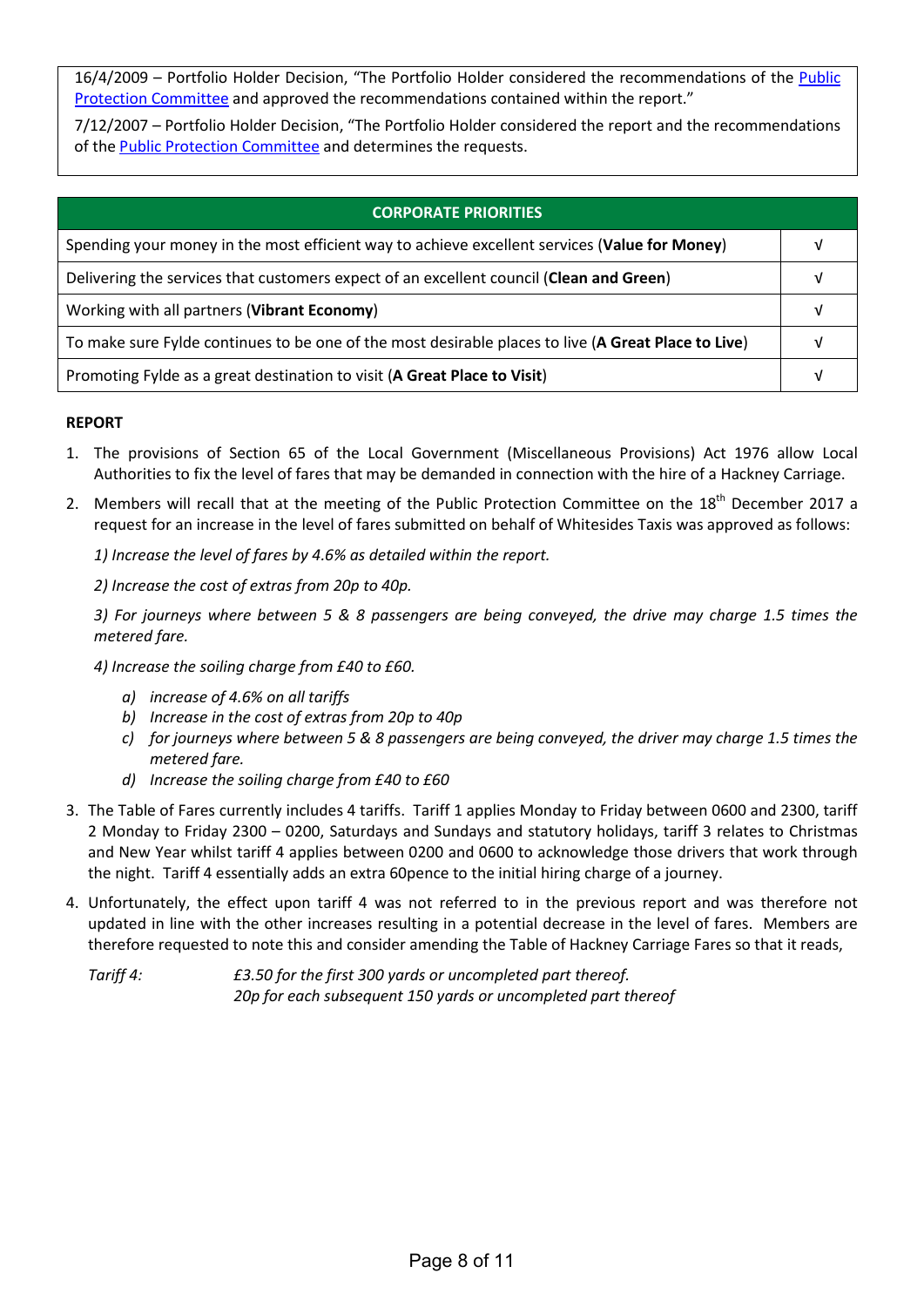| <b>IMPLICATIONS</b>                     |                                                                                                                                                                                                                                                                                                                                                                                      |
|-----------------------------------------|--------------------------------------------------------------------------------------------------------------------------------------------------------------------------------------------------------------------------------------------------------------------------------------------------------------------------------------------------------------------------------------|
| Finance                                 | There are no direct financial implications for the Council in setting<br>the fares for hackney carriages.                                                                                                                                                                                                                                                                            |
| Legal                                   | None arising directly from the report.                                                                                                                                                                                                                                                                                                                                               |
| <b>Community Safety</b>                 | The provision of taxis is an integral part of the transport<br>infrastructure and is particularly influential in the transportation of<br>individuals late at night when bus services have ceased. The<br>provision of affordable taxis assist in community safety by ensuring<br>people are removed from town centres safely and helps to reduce<br>the incidence of drink driving. |
| Human Rights and Equalities             | Hackney carriages are a vital form of transport for the disabled who<br>may have difficulties accessing other forms of public transport. It is<br>important therefore that fares are maintained at a level which will<br>encourage investment in DDA compliant vehicles yet remain<br>affordable to disabled people.                                                                 |
| Sustainability and Environmental Impact | None arising directly from the report.                                                                                                                                                                                                                                                                                                                                               |
| Health & Safety and Risk Management     | None arising directly from the report.                                                                                                                                                                                                                                                                                                                                               |

| <b>LEAD AUTHOR</b> | <b>CONTACT DETAILS</b>                        | <b>DATE</b>     |
|--------------------|-----------------------------------------------|-----------------|
| Chris Hambly       | chris.hambly@fylde.gov.uk<br>Tel 01253 658422 | $4th$ July 2018 |

| <b>BACKGROUND PAPERS</b>                                     |              |                                                                                                    |  |
|--------------------------------------------------------------|--------------|----------------------------------------------------------------------------------------------------|--|
| Name of document                                             | Date         | Where available for inspection                                                                     |  |
| Hackney Carriage and Private<br><b>Hire Licensing Policy</b> | October 2017 | http://www.fylde.gov.uk/assets/files/11/Hackney-<br>Carriage-and-Private-Hire-Licensing-Policy.pdf |  |
| <b>Public Protection Committee</b>                           | 11/12/2017   | <b>Public Protection Minutes</b>                                                                   |  |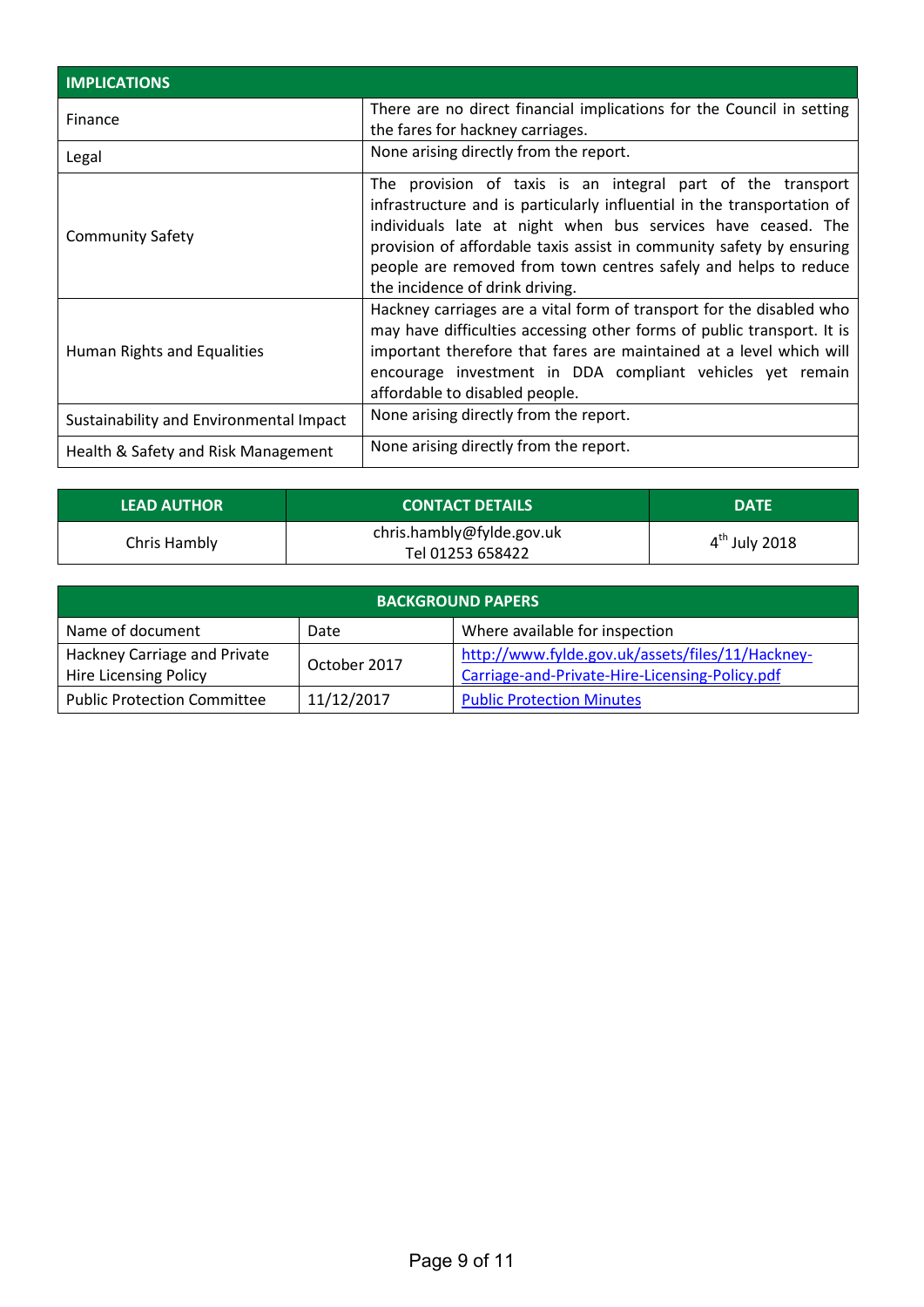

# **INFORMATION ITEM**

| <b>REPORT OF</b>                 | <b>MEETING</b>                     | <b>DATE</b>         | <b>ITEM</b><br><b>NO</b> |  |
|----------------------------------|------------------------------------|---------------------|--------------------------|--|
| <b>RESOURCES DIRECTORATE</b>     | <b>PUBLIC PROTECTION COMMITTEE</b> | <b>18 JULY 2018</b> | 6                        |  |
| <b>HACKNEY CARRIAGE LICENCES</b> |                                    |                     |                          |  |

#### **PUBLIC ITEM**

This item is for consideration in the public part of the meeting.

#### **SUMMARY OF INFORMATION**

A private hire operator, vehicle proprietor and driver licensed by Fylde Council has recently contacted a number of Members regarding hackney carriage vehicle licensing. The purpose of the report is to inform members of the issue raised and address the concerns.

#### **SOURCE OF INFORMATION**

Chris Hambly, Environmental Health Manager

#### **LINK TO INFORMATION**

Information Note attached

## **WHY IS THIS INFORMATION BEING GIVEN TO THE COMMITTEE?**

A request has been received to inform Members of the Committee of the operators concerns.

## **FURTHER INFORMATION**

Contact Chris Hambly, Environmental Health Manager

[chris.hambly@fylde.gov.uk,](mailto:chris.hambly@fylde.gov.uk) 01253 658422